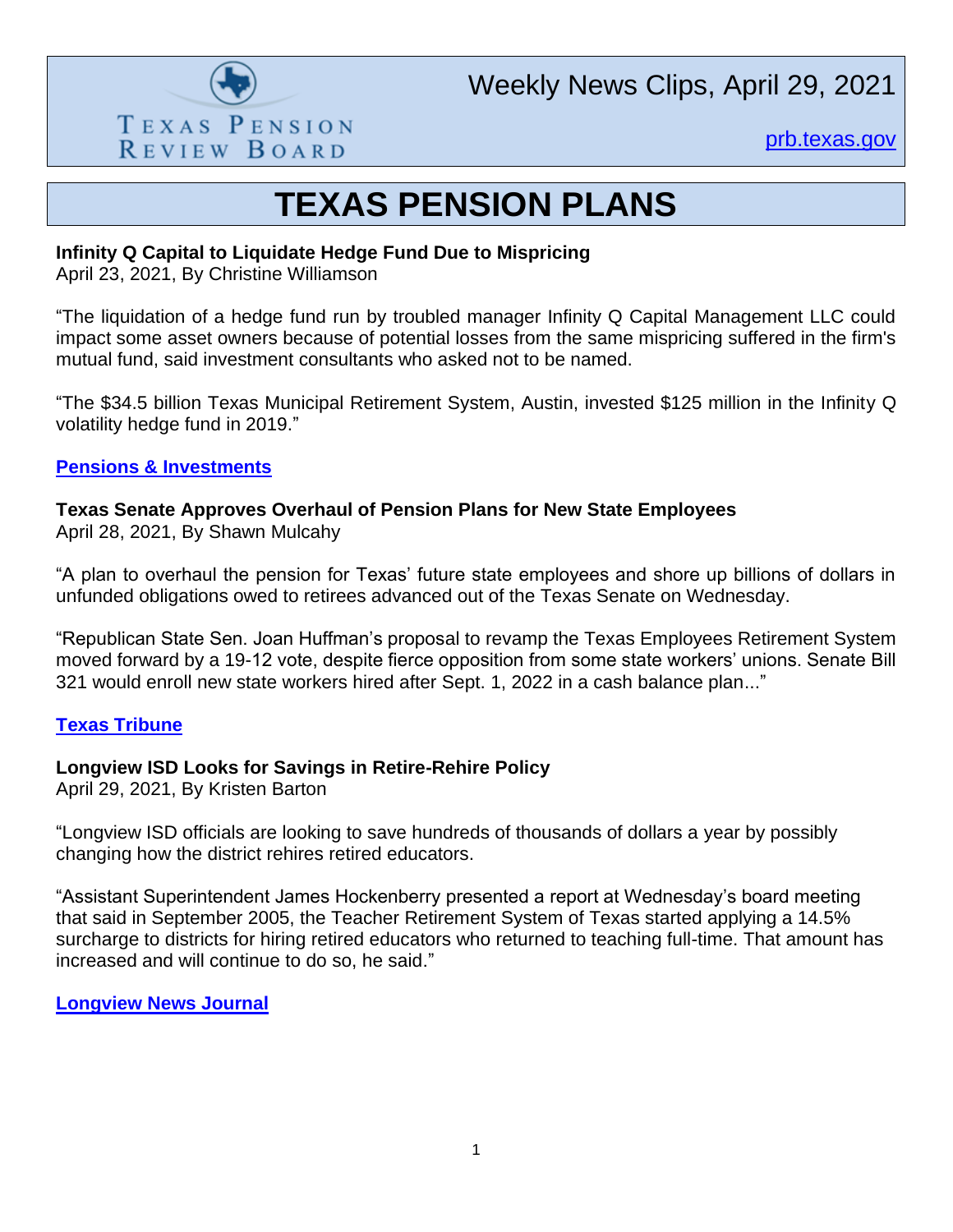# **TEXAS ECONOMIC INDICATORS**

### **Report: Austin-Round Rock Area is No. 2 Merging Housing Market in the U.S.**

April 27, 2021, By Britny Eubank

"The Austin-Round Rock area is the No. 2 emerging market in the U.S. according to The Wall Street Journal and Realtor.com's new housing index..

"The top 20 markets have seen home prices increase by 21% on average in the last year, compared to an average of 14% across all markets, according to the press release. The top emerging markets also have lower levels of unemployment on average and the median wages are slightly above average."

## **[KVUE](https://www.kvue.com/article/money/economy/boomtown-2040/austin-no-2-emerging-housing-market-wsj-realtor/269-767fdc12-7289-483c-9fc5-ffcec3a4f67e)**

#### **ERCOT Hires Interim CEO and President as Major Grid Reforms Stall in Legislature** April 28, 2021, By Garrett Golding, Anil Kumar, & Karel Mertens

"Though the cost of annual preparations for extreme and relatively infrequent weather events has proven difficult for policymakers and industry to justify, the shocking aftermath of the February freeze and the resulting widespread power outage demands a careful re-examination.

"The Federal Reserve Back of Dallas' analysis indicates winterizing for extreme winter weather events appears financially reasonable...Early estimates indicate that the freeze and outage may cost the Texas economy \$80 billion–\$130 billion in direct and indirect economic loss. These initial calculations come with significant uncertainty. Estimates of insured losses, which are easier to quantify, range from \$10 billion to \$20 billion."

## **[SM Corridor News](https://smcorridornews.com/cost-of-texas-2021-deep-freeze-justifies-weatherization/)**

#### **Recovery Outlook Brightens for Texas Manufacturing, Service Employers** April 27, 2021, By Lori Hawkins

"The Texas manufacturing and service sectors continued to bounce back in April amid the COVID-19 vaccine rollout and the reopening of the economy...That's the takeaway from two recent Federal Reserve Bank of Dallas surveys, which show both sectors growing at a solid clip."

"'Recovery in the Texas manufacturing sector remains in high gear, with measures of demand, employment, wages and prices reaching new highs in the survey's 17-year history,' said Emily Kerr, Dallas Fed senior business economist. 'With this on the heels of other headline indexes reaching historical highs last month, it seems we are seeing unprecedented growth in Texas manufacturing.'"

## **[Dallas Morning News](https://webcache.googleusercontent.com/search?q=cache:03AYv2TAxswJ:https://www.dallasnews.com/business/economy/2021/04/27/recovery-outlook-brightens-for-texas-manufacturing-service-employers/+&cd=1&hl=en&ct=clnk&gl=us)**